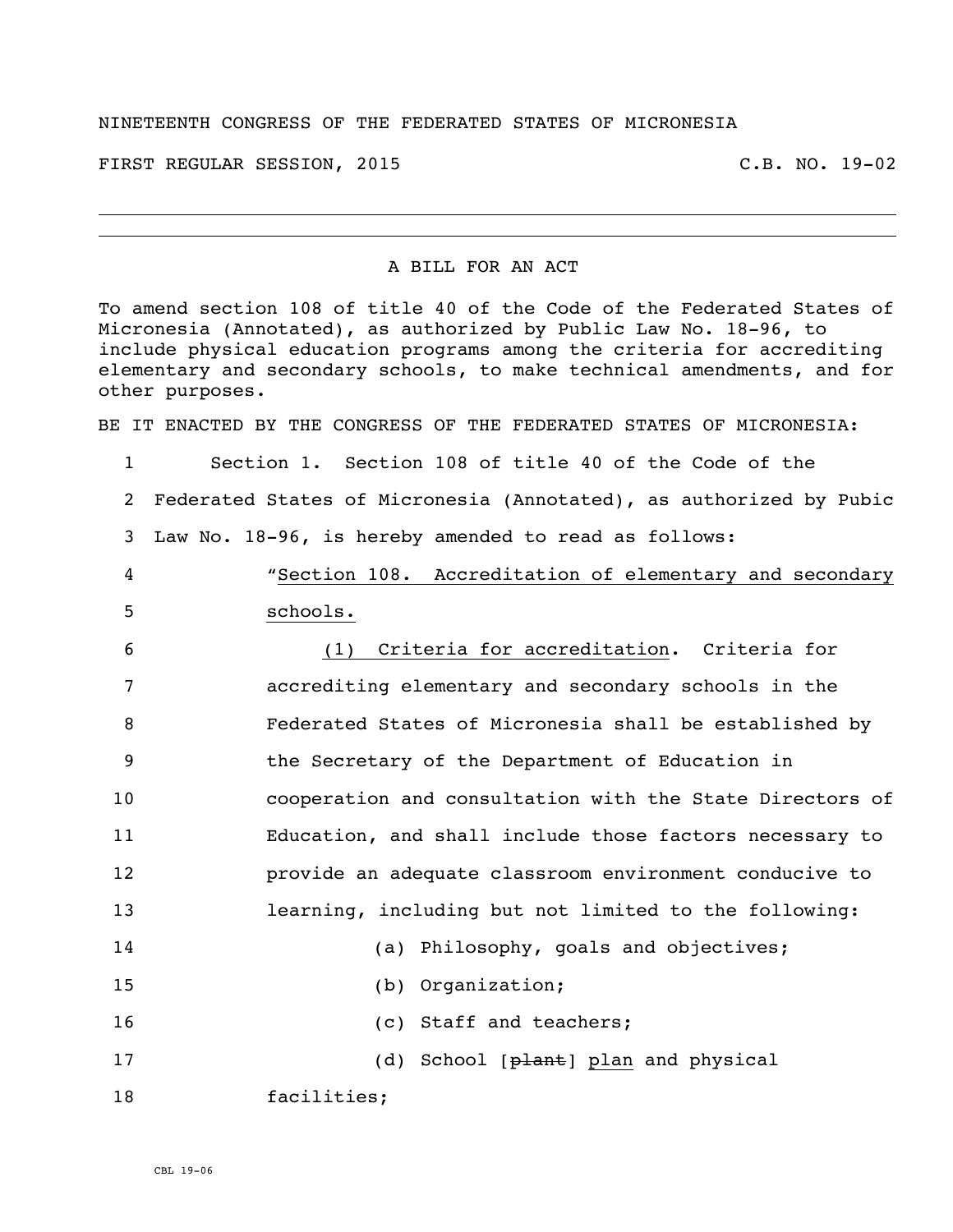| $\mathbf{1}$   | (e) Library;                                                           |
|----------------|------------------------------------------------------------------------|
| $\overline{c}$ | (f) Student counseling services;                                       |
| 3              | (g) Curricular program;                                                |
| 4              | (h) Co-curricular program;                                             |
| 5              | (i) Physical [e]Education program                                      |
| 6              | (j) Community and parent involvement;                                  |
| 7              | $[\frac{+i}{+j}]$ (k) Finance;                                         |
| 8              | $[\frac{1}{k}]$ (1) Student-teacher ratio; and                         |
| 9              | $[\frac{1}{2}, \frac{1}{2}]$ (m) Compliance with the minimum standards |
| 10             | established by and under this act.                                     |
| 11             | $(2)$ Accreditation $[e]$ Committee.<br>An                             |
| 12             | accreditation committee may be established by the                      |
| 13             | Secretary to evaluate elementary and secondary schools                 |
| 14             | for accreditation purposes.                                            |
| 15             | If established, this committee may be<br>(a)                           |
| 16             | temporary, intermittent, or standing.                                  |
| 17             | (b) The $[a]$ Accreditation $[e]$ Committee shall                      |
| 18             | recommend to the Secretary whether a secondary school                  |
| 19             | meets the approved accreditation standards or not.                     |
| 20             | A recommendation to issue a<br>(C)                                     |
| 21             | certification of accreditation standards or not.                       |
| 22             | (d) A recommendation for technical                                     |
| 23             | assistance will be made for those elementary and                       |
| 24             | secondary schools not meeting the accreditation                        |
| 25             | standards.                                                             |

of 4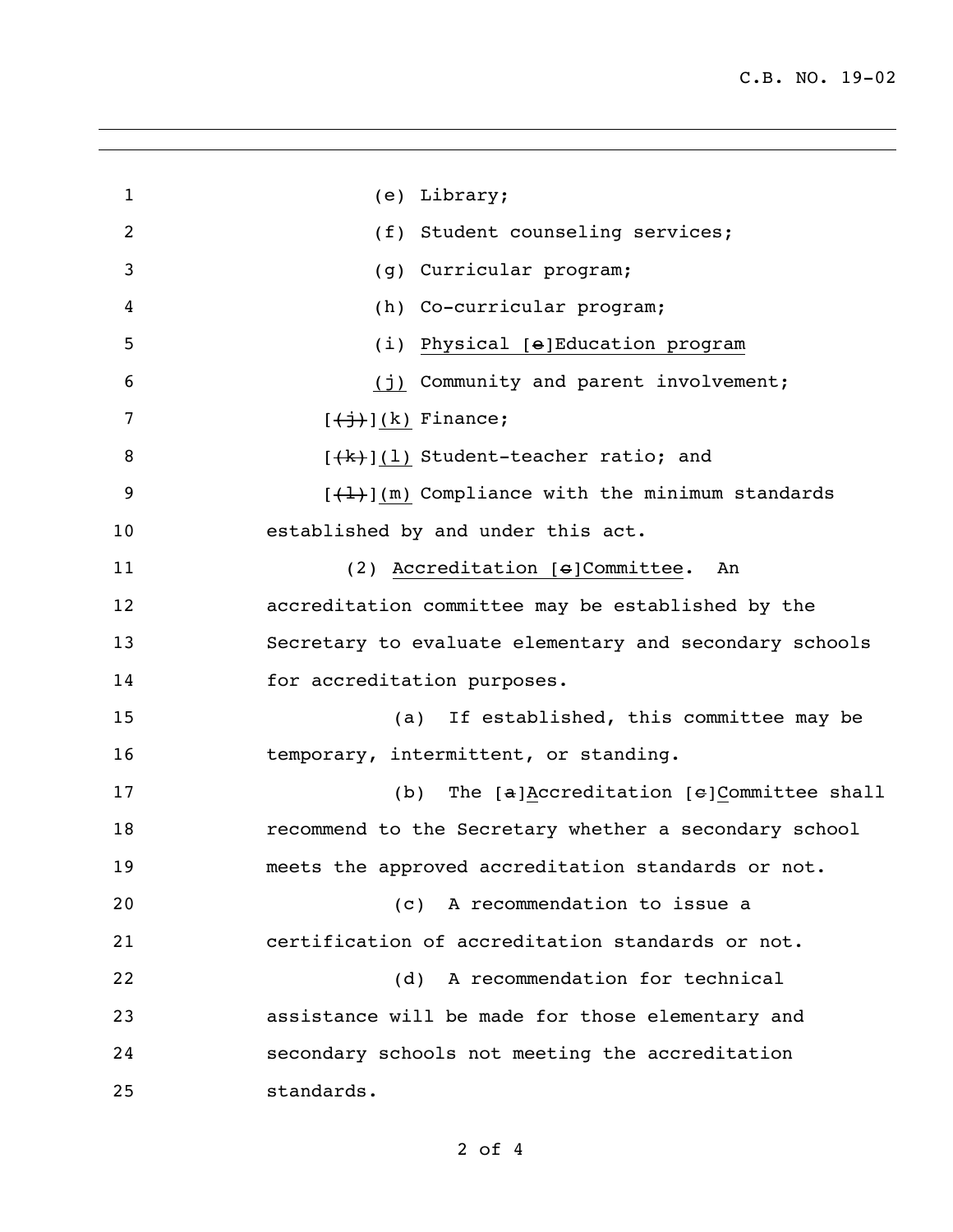(3) Certificate of accreditation. The Secretary shall issue a National Certification of Accreditation to respective elementary and secondary schools which substantially comply with accreditation standards, and which have a plan or program in effect to remedy any defects or shortcomings within an agreed upon period of 7 time, based on appropriate recommendations from the **[a]Accreditation [e]Committee.**  (4) National-State consultation. The Secretary shall consult with the respective State Directors of Education for appropriate technical assistance to be provided by both National and State Governments to the respective elementary and secondary schools based on appropriated recommendations from the [a]Accreditation 15 [e]Committee. (5) National Special Certificate of Achievement. The Secretary shall issue a National Special Certificate of Achievement to elementary and secondary schools which comply with or exceed all FSM Accreditation standards. (6) Contingency as incentive. In order to provide an incentive for the improvement of schools, the Secretary may make eligibility for certain categories of scholarship and other funds contingent upon obtaining certification or special certification, or upon making timely measurable progress toward obtaining

of 4